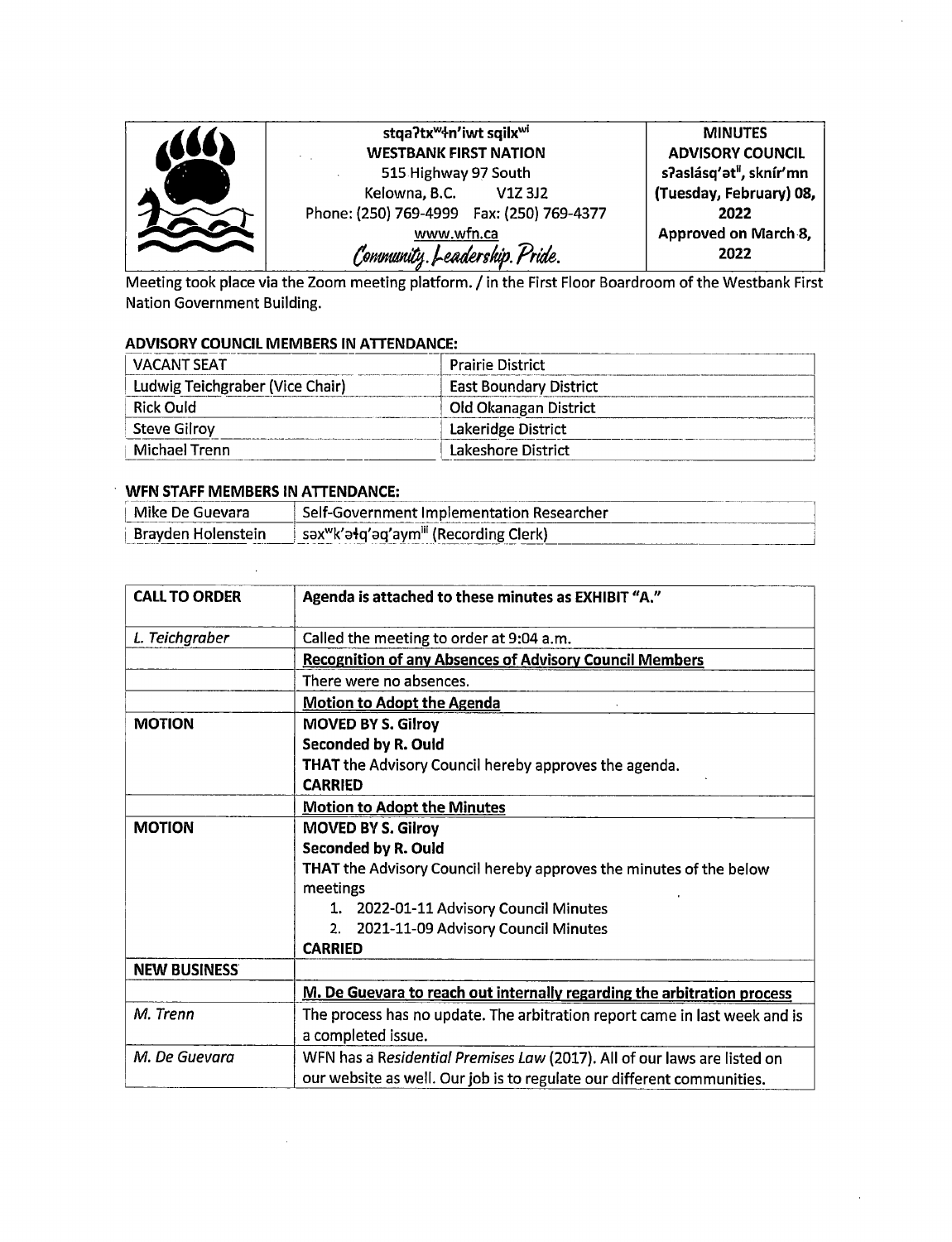

# MINUTES ADVISORY COUNCIL s?aslásq'at, sknír'mn (Tuesday, February) 08, 2021

|                | There is a process for everything regarding the arbitration process, rental |
|----------------|-----------------------------------------------------------------------------|
|                | agreements and anything else relating to landlord and tenants. The          |
|                | arbitration is between a tenant and a landlord. This is ultimately an       |
|                | independent process that we administer. There are reporting                 |
|                | requirements, landlord obligations and tenant obligations within the        |
|                |                                                                             |
|                | Residential Premises Law (2017). We cannot interfere with the arbitration   |
|                | process as a government as it is independent process.                       |
| S. Gilroy      | Are there differences between arbitration at WFN versus other               |
|                | municipalities?                                                             |
| M. De Guevara  | No, the process is very complimentary to the provinces processes. We        |
|                | drafted it that way to be complimentary to BC law.                          |
| S. Gilroy      | Okay, so if we follow the rules of the law then we are in good process?     |
| M. Trenn       | In terms of termination of residency, this has to be approved by an         |
|                | arbitrator. This is a significant thing and won't be resolved today but the |
|                | arbitrator has that power. The arbitrators position has to endorse the      |
|                | request for removal of tenancy. This arbitrator has to approve that in the  |
|                | recent court case.                                                          |
| M. De Guevara  | There is a process to go through this. The arbitrator is here to make sure  |
|                | the law was followed. That's what they are there to do. There are different |
|                | sections on how to deal with this for the tenant and the landlord. If there |
|                | is a breakdown in the law, we need to know. I've read that documentation.   |
|                | When the process is challenged, the arbitrator's information is there and   |
|                | they have a conclusion, it is noted in their final report.                  |
| M. Trenn       | When the arbitrator is chosen, they usually have to have experience in a    |
|                | particular area. I understand the process and have read all the             |
|                | documentation. I will leave it at this.                                     |
|                | Acknowledgement of resignation of chairperson John Cole from A/C            |
|                | (J. Cole resignation is attached to these minutes as EXHIBIT "B.")          |
| L. Teichgraber | COVID-19 restrictions have made communicating very hard and time            |
|                | consuming. The members of this council are of the opinion that if they      |
|                | prepare for a meeting, we will be able to move forward efficiently. We      |
|                | plan to use motions more often to clearly understand us and have            |
|                | adequate time to respond. We created these motions to document our          |
|                |                                                                             |
|                | process and the action would be carried out regardless of the motion        |
|                | being tabled. We hope the motions will summarize our meetings better        |
|                | and make us more efficient.                                                 |
| <b>MOTION</b>  | <b>MOVED BY L. Teichgraber</b>                                              |
|                | <b>Seconded by S. Gilroy</b>                                                |
|                | THAT the Advisory Council thanks John Cole for his services as Councilor    |
|                | and chairperson. His tenure as chairperson occurred during a rather         |
|                | difficult time when Covid severely disrupted the Advisory Council's ability |
|                | to function efficiently. We appreciate his work on behave of the Council,   |
|                | taxpayers and all residents and wish him great success in all future        |
|                | endeavors.                                                                  |

 $\mathcal{L}$ 

 $\mathcal{L}$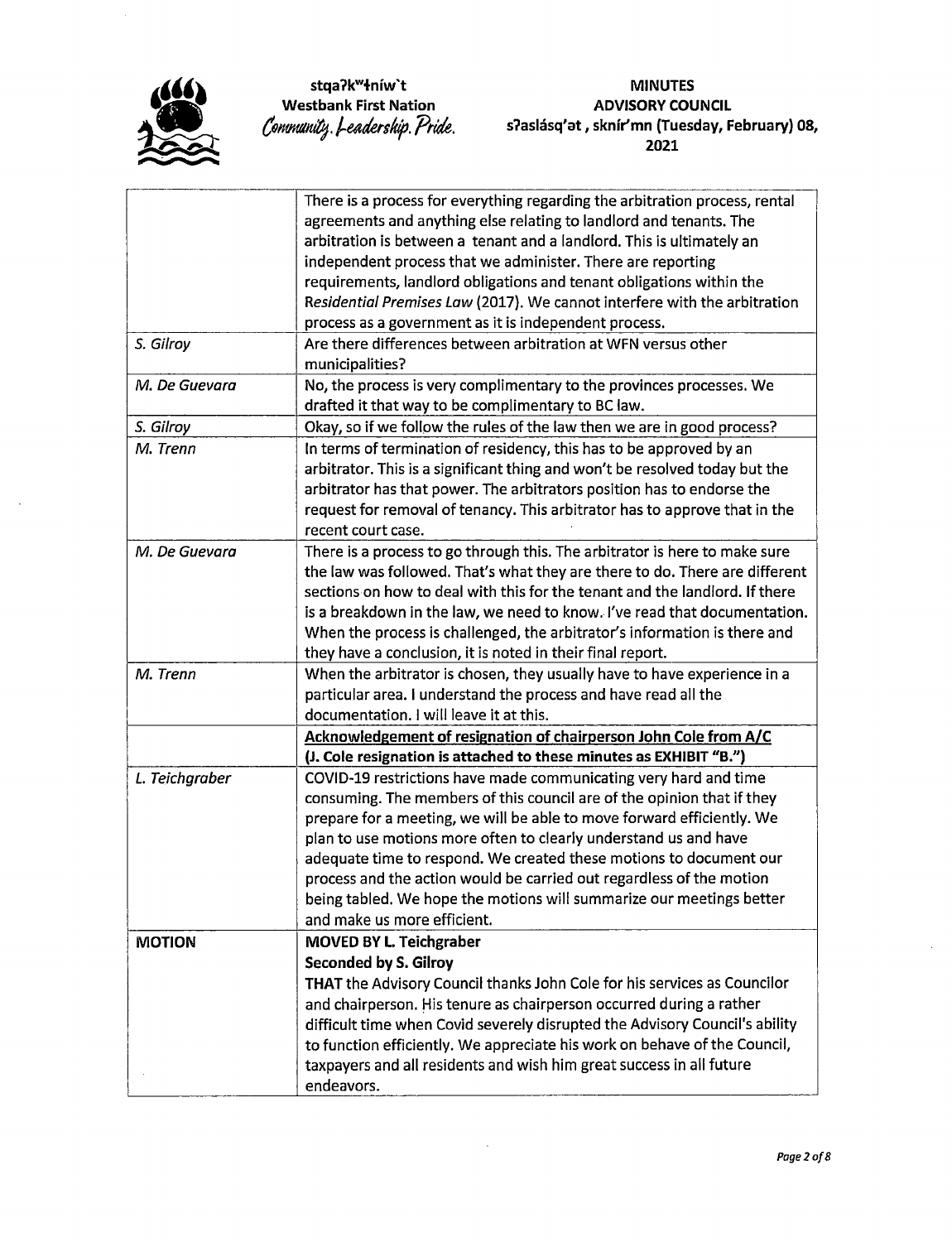

#### MINUTES ADVISORY COUNCIL s?aslásq'at, sknír'mn (Tuesday, February) 08, 2021

|                | THAT J. Cole's role will be temporarily filled by the Vice-chairperson until<br>such a time that a new Chairperson is chosen by secret ballot; and               |
|----------------|------------------------------------------------------------------------------------------------------------------------------------------------------------------|
|                | THAT the Advisory Council members request that legal counsel conducting<br>a vote by secret ballot whenever it is convenient to do so via email or in<br>person. |
|                | <b>CARRIED</b>                                                                                                                                                   |
| S. Gilroy      | Due to the fact Chief and Council not knowing about this right away, do we<br>have to wait for this before moving forward?                                       |
| L. Teichgraber | The only legality issue I can think of is an official document removing him<br>as chair.                                                                         |
| M. De Guevara  | The resignation is what we need. We will look to taking the next steps to<br>address.                                                                            |
|                | <b>Request for a by-election in Prairie District</b>                                                                                                             |
| <b>MOTION</b>  | <b>MOVED BY S. Gilroy</b>                                                                                                                                        |
|                | <b>Seconded by R. Ould</b><br>THAT the Advisory Council requests for a by-election in Prairie District:                                                          |
|                | THAT the Advisory Council requests that a by-election be held in                                                                                                 |
|                | accordance with the Westbank First Nation Advisory Council Law 2017 per                                                                                          |
|                | Clause 33.1; and                                                                                                                                                 |
|                | THAT unless otherwise provided in these Election Rules, in the event that a                                                                                      |
|                | position on the Advisory Council becomes vacant, a by-election must be                                                                                           |
|                | held within ninety (90) days on a date set by the Director of Operations.<br><b>CARRIED</b>                                                                      |
|                | Request to set date and prepare for the 2022 taxpayer AGM                                                                                                        |
| <b>MOTION</b>  | <b>MOVED BY R. Ould</b>                                                                                                                                          |
|                | <b>Seconded by S. Gilroy</b>                                                                                                                                     |
|                | THAT the Advisory Council requests that WFN Schedule the 2022 Taxpayer<br>Annual General Meeting (AGM) and that the below requests/notes will be<br>considered   |
|                | The Advisory Council prefers that a traditional indoor meeting be<br>$\bullet$<br>held.                                                                          |
|                | In the event that this is not possible due to Covid regulations the<br>۰<br>Advisory Council recommends an outdoor meeting using the<br>pavilion.                |
|                | In the event that it is not possible to conduct either of the above<br>۰<br>then a Zoom meeting.                                                                 |
|                | This AGM should occur as soon as possible after the long weekend                                                                                                 |
|                | in May (the 23rd).<br>If none of the above can be done the Advisory Council will prepare                                                                         |
|                | a written document to be mailed out in June.                                                                                                                     |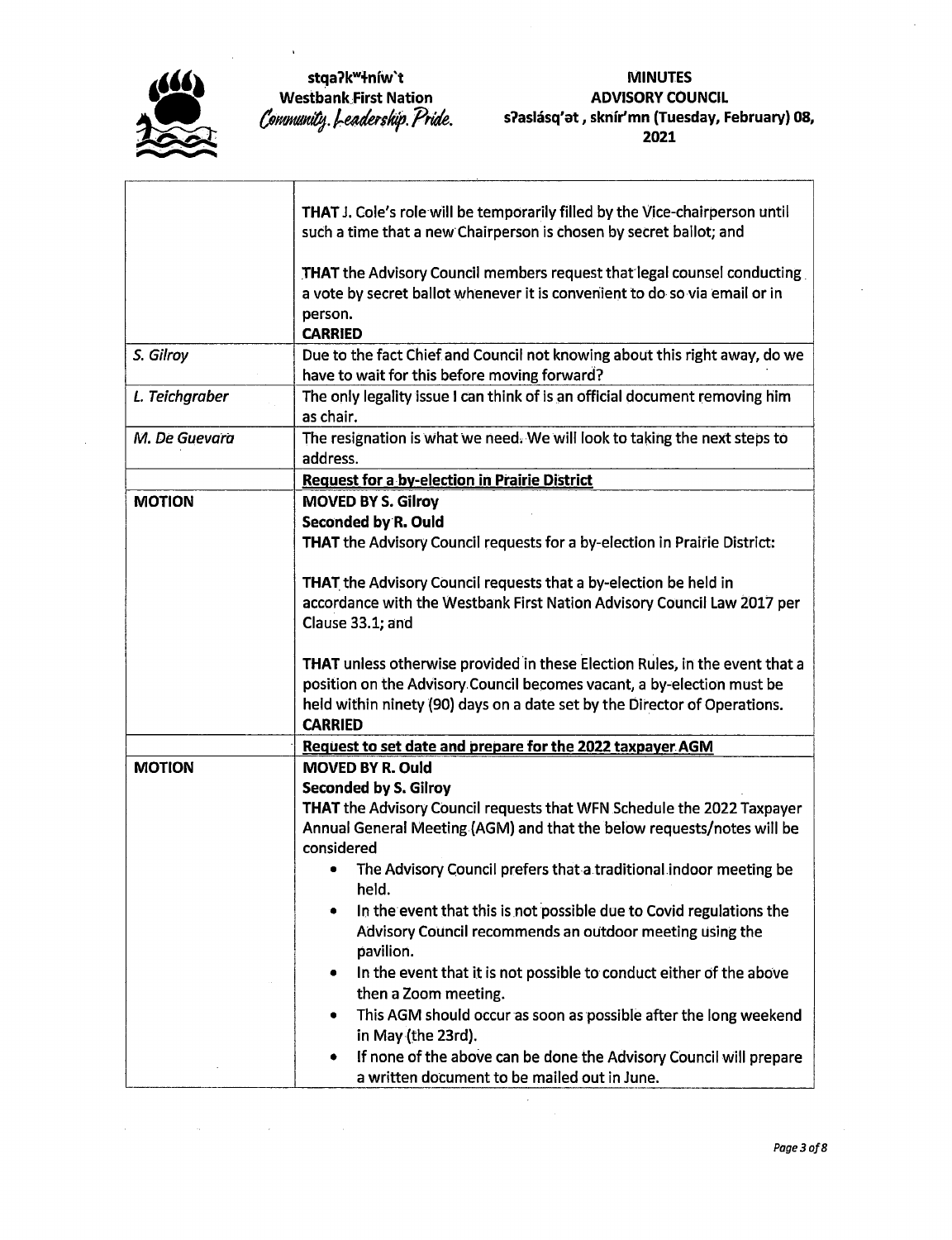

#### MINUTES ADVISORY COUNCIL s7aslásq'at, sknír'mn (Tuesday, February) 08, 2021

|                | <b>CARRIED</b>                                                                           |
|----------------|------------------------------------------------------------------------------------------|
| L. Teichgraber | Looking at dates, we would like to push this into a warmer time of the year              |
|                | to assist in an outdoor meeting. We strongly wish for an indoor meeting.                 |
|                | May 25 or May 26 is what we are requesting.                                              |
| M. De Guevara  | Will June 1st or 2 <sup>nd</sup> work as well? I want to make sure everyone is available |
|                | and some flexibility will help.                                                          |
| L. Teichgraber | Yes, we are okay with this.                                                              |
| S. Gilroy      | I track every part of COVID regulations. As far as I can see, an outdoor                 |
|                | venue is possible. There are a lot of people who want nothing to do with                 |
|                | Zoom. When I look at the people who have been to these AGM meetings                      |
|                | in the past it is usually an older demographic. I feel as if it would be much            |
|                | simpler for our non-members to attend the meeting in person.                             |
| L. Teichgraber | I personally think the rules will be quite relaxed by the time we hold this              |
|                | meeting. Most of our residents will prefer this.                                         |
| M. De Guevara  | We have to prepare a lot on our end. Your comments are well noted and I                  |
|                | will speak to this but I am not the one making our restrictions.                         |
| L. Teichgraber | We likely won't have the booths we typically had, right?                                 |
| M. De Guevara  | There is a lot of preparation and process to these events.                               |
| R. Ould        | I don't think we have a choice for booths this time. We will likely have to              |
|                | forgo it. If we follow the COVID rules and have a Zoom meeting, I hope it is             |
|                | because of the rules and not because it is preferred.                                    |
| S. Gilroy      | I think we can still have presentations. It does not have to be a booth.                 |
|                | These presentations can be done via zoom as well.                                        |
| M. Trenn       | How many people typically attend?                                                        |
| R. Ould        | 250-300 people.                                                                          |
| M. Trenn       | We could make this a smaller event as well if it means a more normal                     |
|                | event.                                                                                   |
| M. De Guevara  | We want to go back to normal as well. I've participated in a few of these                |
|                | and they are great events. We all want this but we absolutely need to                    |
|                | follow the rules until the end.                                                          |
|                | Notification of concern about the 2022 budget deliberations                              |
| <b>MOTION</b>  | <b>MOVED BY R. Ould</b>                                                                  |
|                | <b>Seconded by S. Gilroy</b>                                                             |
|                | THAT the advisory Council agrees to provide the below notification of                    |
|                | concern about 2022 Budget Deliberations:                                                 |
|                | The Advisory Council is very concerned that it will not have enough                      |
|                | time to adequately review the 2022 budget before being asked to                          |
|                | vote approval. The Advisory Council is even more uncomfortable                           |
|                | about being asked to approve the budget after only a single                              |
|                | presentation on March 8. Therefore, to better understand how we                          |
|                | can best carry out our responsibilities regarding the 2022 budget,                       |
|                | please provide the Advisory Council with all the steps and                               |
|                | chronological deadlines that must be met by Westbank.                                    |
|                | We have concerns about the minimum time given to review the                              |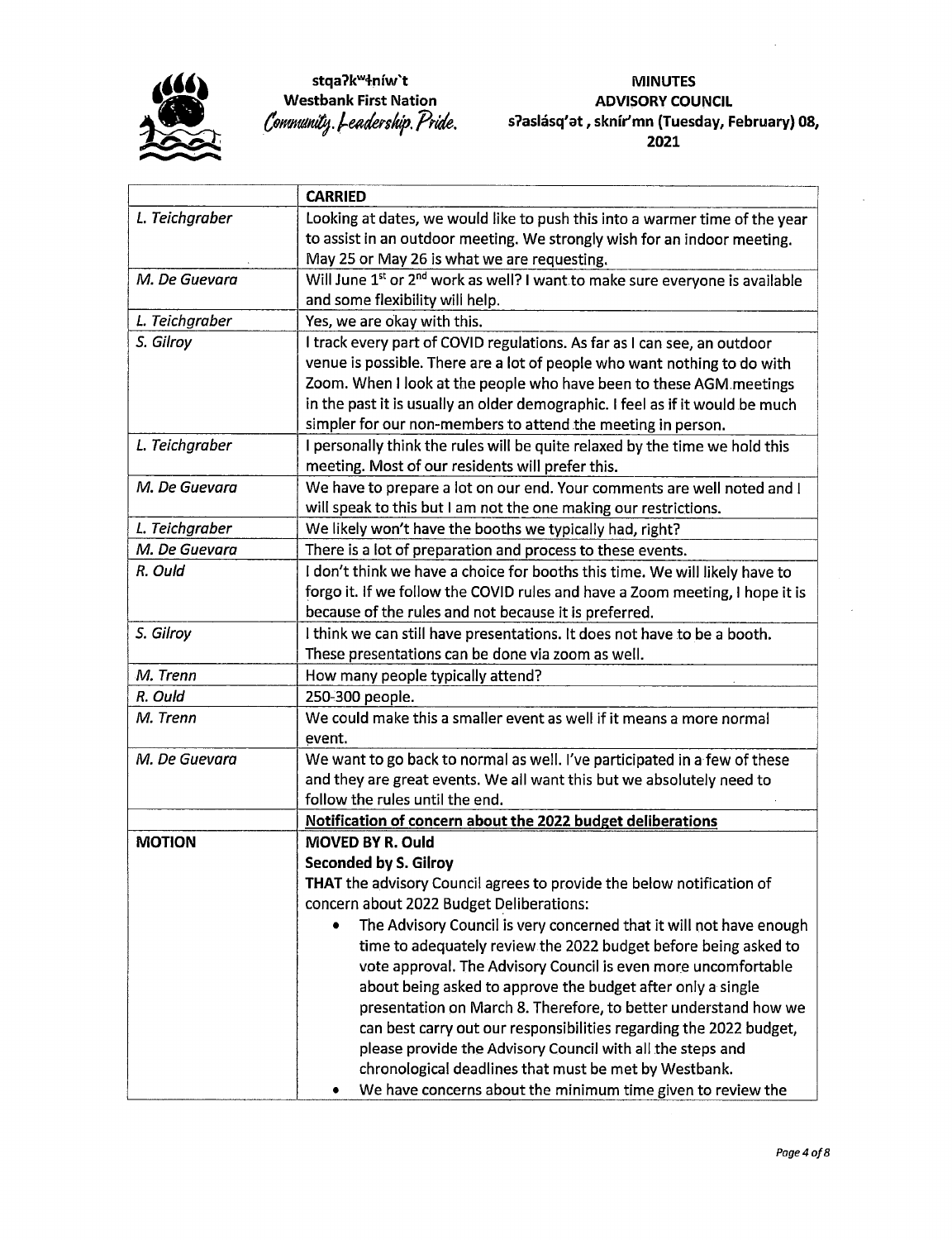

|                | budget and are of the opinion that this cannot be done in one                                                                            |
|----------------|------------------------------------------------------------------------------------------------------------------------------------------|
|                | meeting. We ask what can be done to avoid failure to approve on                                                                          |
|                | March 8.                                                                                                                                 |
|                | <b>CARRIED</b>                                                                                                                           |
| M. De Guevara  | Your local services budget from 2021/2022 would be good to review now                                                                    |
|                | and look at it for concerns so that when you see the upcoming budget, you                                                                |
|                | are better prepared. The increases will likely be in the same place. I don't                                                             |
|                | know what the development plans look like so I don't forecast a bunch of                                                                 |
|                | increases in the budget. If we receive this budget before March 8 <sup>th</sup> , we will                                                |
|                | forward it over to the Advisory Council then.                                                                                            |
| R. Ould        | If we get it before the March 8 <sup>th</sup> meeting that would help. If we don't see it                                                |
|                | until March 8 <sup>th</sup> , it is a different story.                                                                                   |
| M. De Guevara  | I agree. I will reach out to our Finance team and see if we can get it earlier.                                                          |
| S. Gilroy      | If M. De Guevara could send last years budget handy, can you forward it to                                                               |
|                | all of us please?                                                                                                                        |
| L. Teichgraber | We are wanting to be informed well in advance. We will leave it to your                                                                  |
|                | Finance team to help make us comfortable with this material.                                                                             |
| M. De Guevara  | We want to make sure you are aware of what is going on and I will look                                                                   |
|                | into getting you the information. The Advisory Council makes                                                                             |
|                | recommendations for the budget.                                                                                                          |
| L. Teichgraber | We are voting on the operating budget, not the capital budget. COVID has                                                                 |
|                | brought a major impact to our communication.                                                                                             |
|                | <b>Request to receive clarification on "Westbank First Nation Advisory</b>                                                               |
|                | Council Law 2017" Clause 8:15                                                                                                            |
| <b>MOTION</b>  | <b>MOVED BY M. Trenn</b>                                                                                                                 |
|                | Seconded by L. Teichgraber                                                                                                               |
|                | THAT the Advisory Council requests to receive clarification on Westbank                                                                  |
|                | First Nation Advisory Council Law 2017 Clause 8.15:                                                                                      |
|                |                                                                                                                                          |
|                | <b>THAT</b> the Advisory Council desires to improve communications with the                                                              |
|                | Chief and Council and senior administrators. To determine how best to                                                                    |
|                | achieve this we would like clarification concerning Clause 8.                                                                            |
|                | Clause 8 details who must and who is allowed to attend Advisory                                                                          |
|                | Council meeting.                                                                                                                         |
|                | Sub-clause 8.15 requires Westbank to appoint a person to act as                                                                          |
|                | the "administrator" and this person must be present at all duly                                                                          |
|                | called meetings.                                                                                                                         |
|                | Per Clause 8 all others must invited or obtain permission from the<br>council to attend.                                                 |
|                |                                                                                                                                          |
|                | Question 1: Who has been appointed as the administrator?                                                                                 |
|                | Question 2: Is there any law or other regulation that would restrict                                                                     |
|                |                                                                                                                                          |
|                |                                                                                                                                          |
|                | members of the Westbank Council or senior administrators from attending<br>if the Advisory Council invites or requests their attendance? |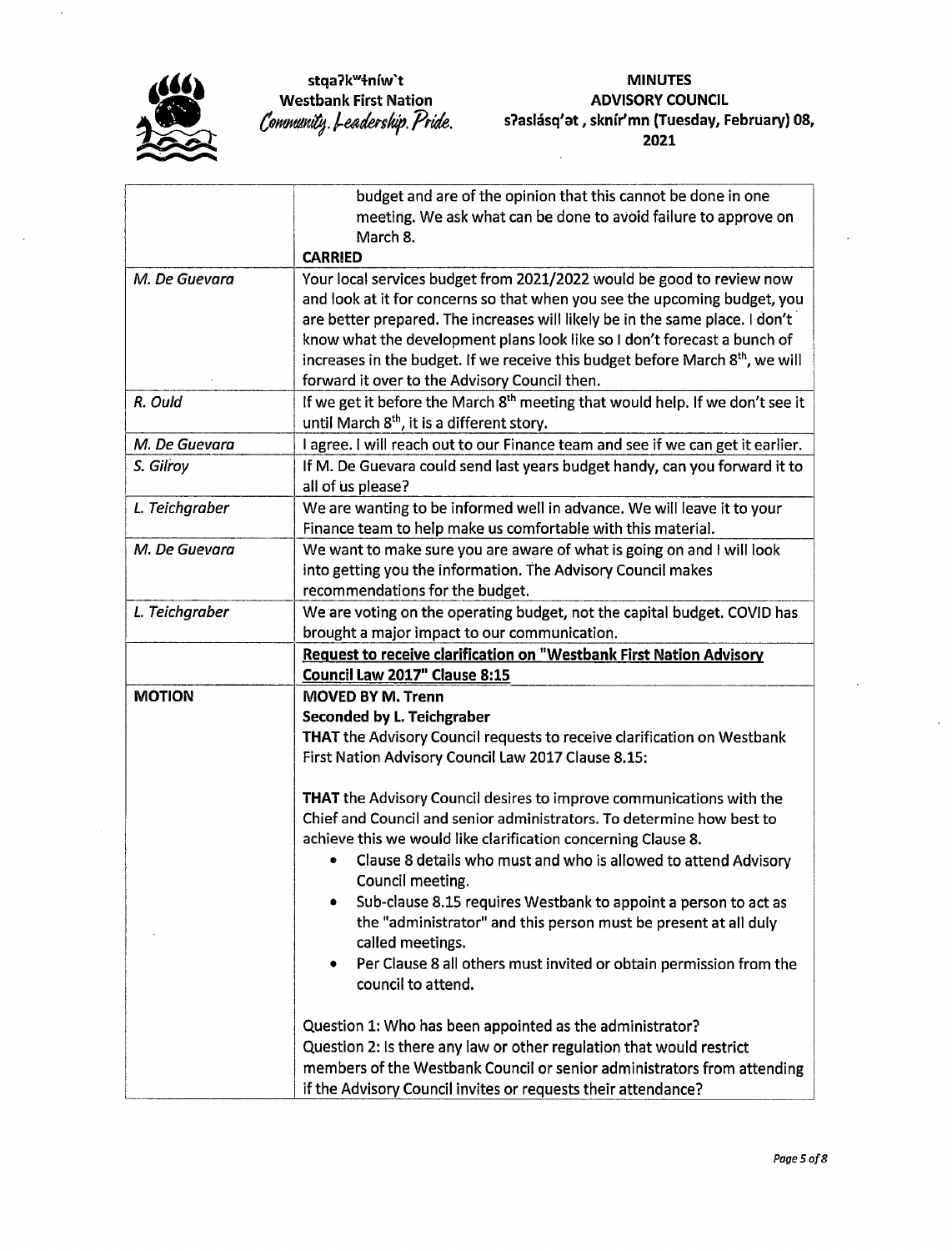

stqa?k<sup>w</sup>łníw`t Westbank First Nation<br>Community. Leadership. Pride.

#### MINUTES ADVISORY COUNCIL s? aslásq'at, sknír' mn (Tuesday, February) 08, 2021

wash back into the lake. This area has been identified as the portion of syilx territory from Hardy Falls to around the Gellatly/ Green Bay area but in reality, it includes a few other areas, including x<sup>w</sup>a+ mnik, the area closer to IR#10 and many other areas that have specific place names.

# s?aslásq'at (Tuesday) Two (2) days from Sunday (?asíl means two (2).)

 $k$ <sup>iii</sup> sax<sup>w</sup>k'atq'aq'aym (Recording Clerk) The person responsible for (sax<sup>w</sup>) working to (k'at) write (q'aym).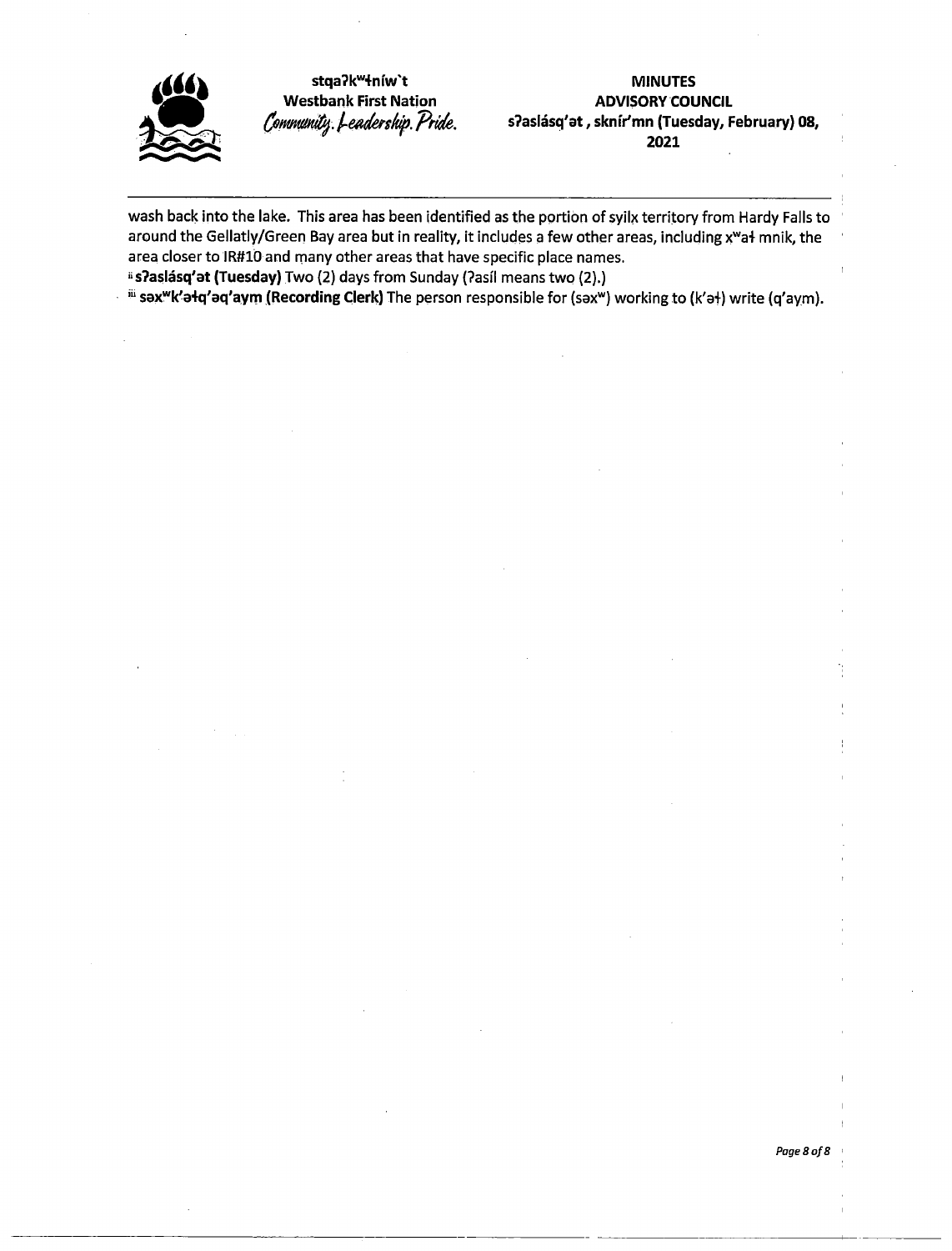**FX TRIT "A"** 

| stga?tx <sup>w</sup> +n'iwt sqilx <sup>wi</sup>     |
|-----------------------------------------------------|
| <b>WESTBANK FIRST NATION</b>                        |
| <b>ADVISORY COUNCIL AGENDA</b>                      |
| s?aslásq'ati, sknír'mn (Tuesday, February) 08, 2021 |
| 9:00a.m.                                            |
| Community. Leadership. Pride.                       |
|                                                     |
|                                                     |

# ADVISORY COUNCIL MEMBERS:

 $\sim$ 

| Ludwig Teichgraber – Vice-Chair | <b>East Boundary District</b> |
|---------------------------------|-------------------------------|
| Rick Ould                       | Old Okanagan District         |
| <b>Steve Gilroy</b>             | Lakeridge District            |
| ' Michael Trenn                 | Lakeshore District            |

# WFN STAFF MEMBERS:

| Mike De Guevara     | Self Government Implementation Researcher                       |
|---------------------|-----------------------------------------------------------------|
| Della Elliott       | <b>A/Council Secretariat</b>                                    |
| Brayden Holenstein  | səx <sup>w</sup> k'ətq'əq'aym <sup>iii</sup> (Recording Clerk)  |
| Jennifer Bellingham | Acting Director of Intergovernmental Affairs and Title & Rights |
| Mike De Guevara     | Self Government Implementation Researcher                       |

 $\mathcal{L}$ 

# **DELEGATES:**

| <b>CALL TO ORDER</b>                                                     |
|--------------------------------------------------------------------------|
|                                                                          |
| Recognition of Any Absences of Advisory Council Members                  |
| Motion to Adopt the Agenda                                               |
| <b>OLD BUSINESS</b>                                                      |
| <b>Adoption of the Minutes</b>                                           |
| a. 2022-01-11 Advisory Council Minutes                                   |
| b. 2021-11-09 Advisory Council Minutes                                   |
| <b>Outstanding Action Items</b>                                          |
| M. De Guevara to reach out internally regarding the arbitration process. |
| <b>NEW BUSINESS</b>                                                      |
| A. ADMINISTRATION                                                        |
| a. Acknowledgement of resignation of chairperson John Cole from A/C      |
| b. Request to set date and prepare for the 2022 taxpayer AGM             |
| Request for a by-election in Prairie District<br>C.                      |
| <b>B. FINANCE</b>                                                        |
| a. Notification of concern about the 2022 budget deliberations           |
| <b>DEVELOPMENT SERVICES</b>                                              |
| a.                                                                       |
| <b>ECONOMIC DEVELOPMENT AND COMMUNICATIONS</b>                           |
| a.                                                                       |
|                                                                          |

 $\cdot$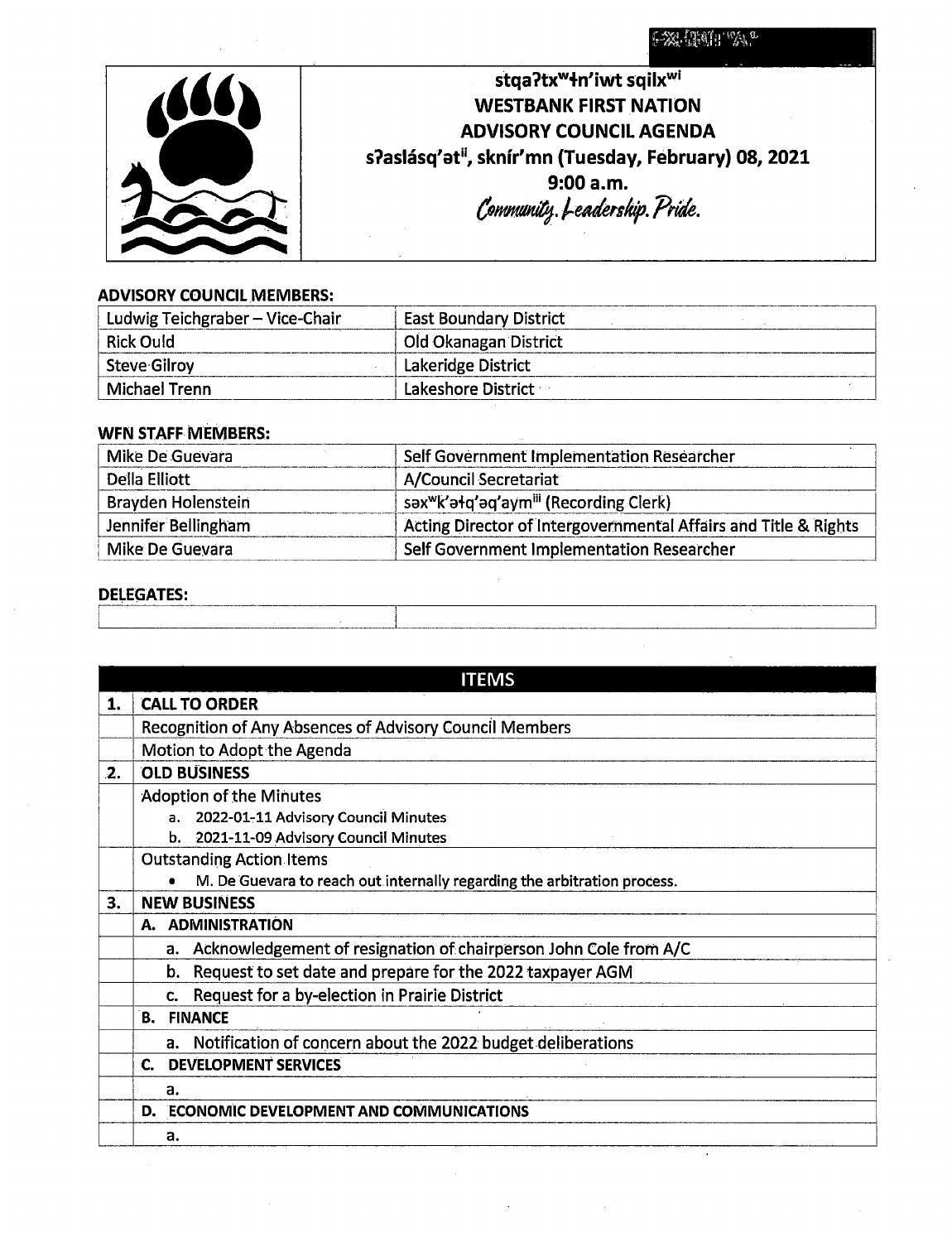| <b>ITEMS</b> |     |                                                                                          |
|--------------|-----|------------------------------------------------------------------------------------------|
|              | E., | <b>COMMUNITY SERVICES</b>                                                                |
|              |     | a.                                                                                       |
|              |     | <b>F. COUNCIL SECRETARIAT</b>                                                            |
|              |     | a. Request to receive clarification on "Westbank First Nation Advisory Council Law 2017" |
|              |     | Clause 8:15                                                                              |
|              |     | b. Review of Advisory Council meeting minute taking process and publication              |
|              |     | G. INTERGOVERNMENTAL AFFAIRS / TITLE & RIGHTS                                            |
|              |     | a.                                                                                       |
|              | Н.  | <b>DISTRICT REPORTS</b>                                                                  |
|              |     | a. Lakeridge                                                                             |
|              |     | b. Prairie                                                                               |
|              |     | c. Lakeshore                                                                             |
|              |     | d. East Boundary                                                                         |
|              |     | e. Old Okanagan                                                                          |
| 4.           |     | <b>FOR YOUR INFORMATION</b>                                                              |
|              | a.  | <b>Meeting Dates:</b>                                                                    |
|              |     | March 8, 2022<br>i.                                                                      |
|              |     | April 12, 2022<br>ii.                                                                    |
|              |     | iii.<br>May 10, 2022                                                                     |
|              |     | June 14, 2022<br>iv.                                                                     |
|              |     | July 12, 2022<br>v.                                                                      |
|              |     | August 9, 2022<br>vi.                                                                    |
|              |     | September 12, 2022<br>vii.                                                               |
|              |     | October 11, 2022<br>viii.                                                                |
|              |     | November 8, 2022<br>ix.                                                                  |
|              |     | December 13, 2022<br>X.                                                                  |

<sup>&</sup>lt;sup>i</sup> stga?tx"'+n' iwt sqilx (Westbank First Nation) The people (sqilx", pronounced skee'-lhx) living where wind blows (niwt) and forms swamps or puddles alongside a large lake (stqá?tk<sup>w</sup>+). Being a windy area, the winds would wash along the shore creating puddles which would either seep into the land, creating wet, marshy areas or wash back,into the lake. This area has been identified as the portion of syilx territory from Hardy Falls to around the Gellatly/ Green Bay area but in reality, it includes a few other areas, including x<sup>w</sup>a+ mnik, the area closer to IR#10 and many other areas that have specific place names.

# s?aslásq' et (Tuesday) Two (2) days from Sunday (?asíl means two (2).)

iii sax"k'ałq' aq' aym ( Recording Clerk) The person responsible for (sax") working to (k'ał) write (q'aym).